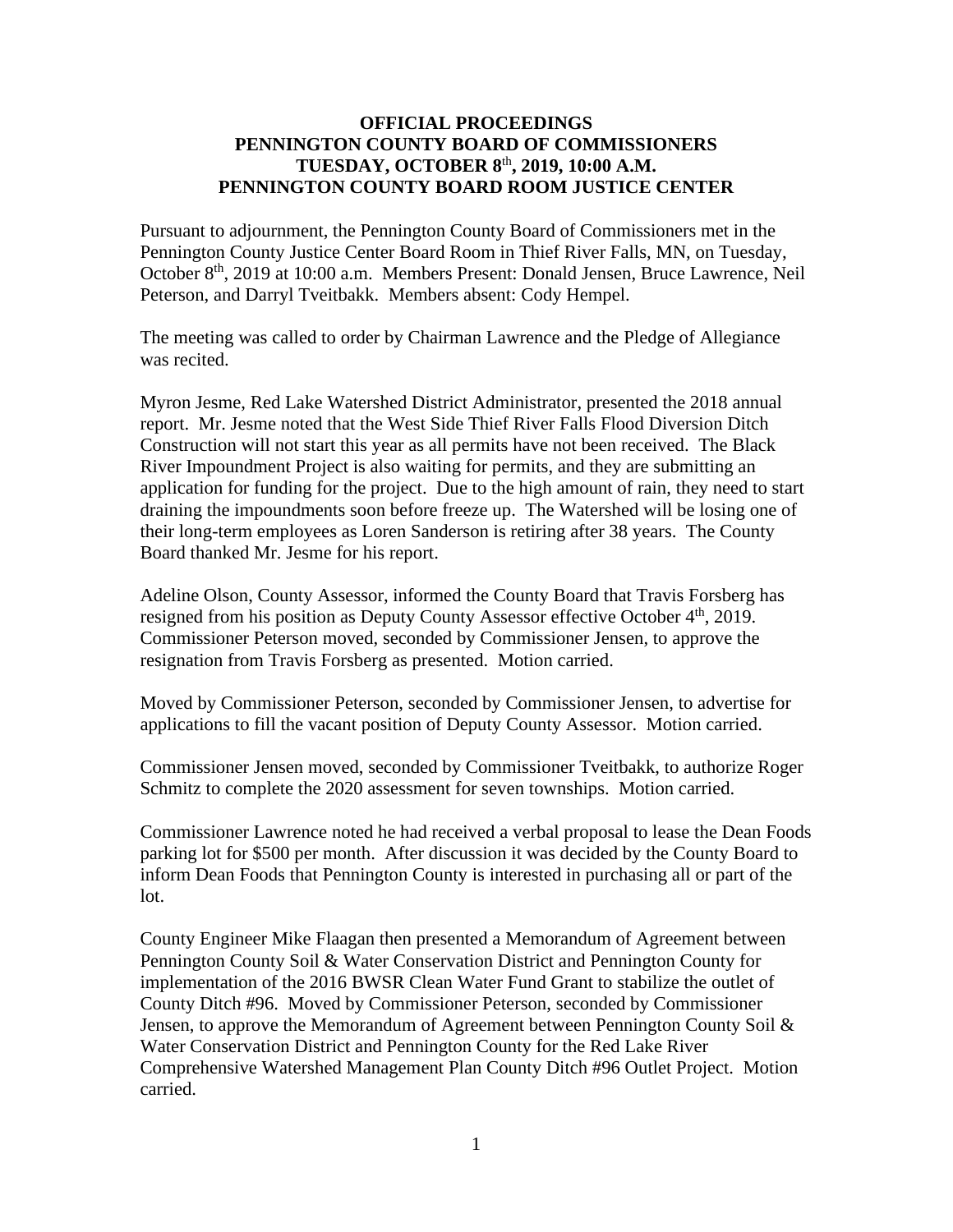The County Board set October  $29<sup>th</sup>$ , 2019 at 8:00 a.m. as the time and date for a Road, Bridge, and Culvert Committee Meeting.

Tim Williamson, MNDNR, and Andrew Brown, MNDNR, met with the County Board to present a new route in Pennington County for the Border to Border Touring Route. Also present were Jack Nelson and Troy Schroeder. The route through Pennington County would be on county roads and some county state aid roads. No township roads will be used. Legislation was passed in 2019 that established a maintenance fund dedicated from the off-road vehicle account (\$200,000.00). The purpose would be to allow local road authorities to apply for funds if they see significant increase in ongoing maintenance needs as result of the Border to Border Touring Route. The County Board took the new route under consideration.

County Sheriff Ray Kuznia made a recommendation to hire Cody Bannert for the position of part-time corrections officer. Moved by Commissioner Jensen, seconded by Commissioner Tveitbakk, to hire Cody Bannert to fill the position of part-time corrections officer effective October 9<sup>th</sup>, 2019. Motion carried.

Ray Kuznia then reviewed cost to install a panic button in the Probation Office and a camera in the County Attorney's Office lobby.

Moved by Commissioner Tveitbakk, seconded by Commissioner Peterson, to accept the resignation of Brody Merrill, corrections officer, effective October 16<sup>th</sup>, 2019. Motion carried.

Moved by Commissioner Jensen, seconded by Commissioner Tveitbakk, to accept the resignation of Alex Brown, corrections officer, effective November  $3<sup>rd</sup>$ , 2019. Motion carried.

Sheriff Kuznia then read the resignation letter from Grant Nelson, Dispatch Supervisor, effective October 31st, 2019. Commissioner Peterson moved, seconded by Commissioner Jensen, to accept the resignation of Grant Nelson, Dispatch Supervisor, effective October 31<sup>st</sup>, 2019 and thank him for his many years of service to Pennington County. Motion carried.

At 11:00 a.m. the County Board went into closed session pursuant to MN Statute 13D.05 Subd. 2 (b) - preliminary consideration of allegations or charges against an individual subject to Board Authority. At 11:48 a.m. the County Board meeting was called back to order in open session.

Ken Olson, County Auditor-Treasurer, reviewed the Addendum to the Memorandum of Agreement between the University of Minnesota and Pennington County that would provide moving the 4-H Coordinator from an 80 percent time position to a full-time position. Moved by Commissioner Peterson, seconded by Commissioner Jensen, to approve the Addendum to the Memorandum of Agreement between the University of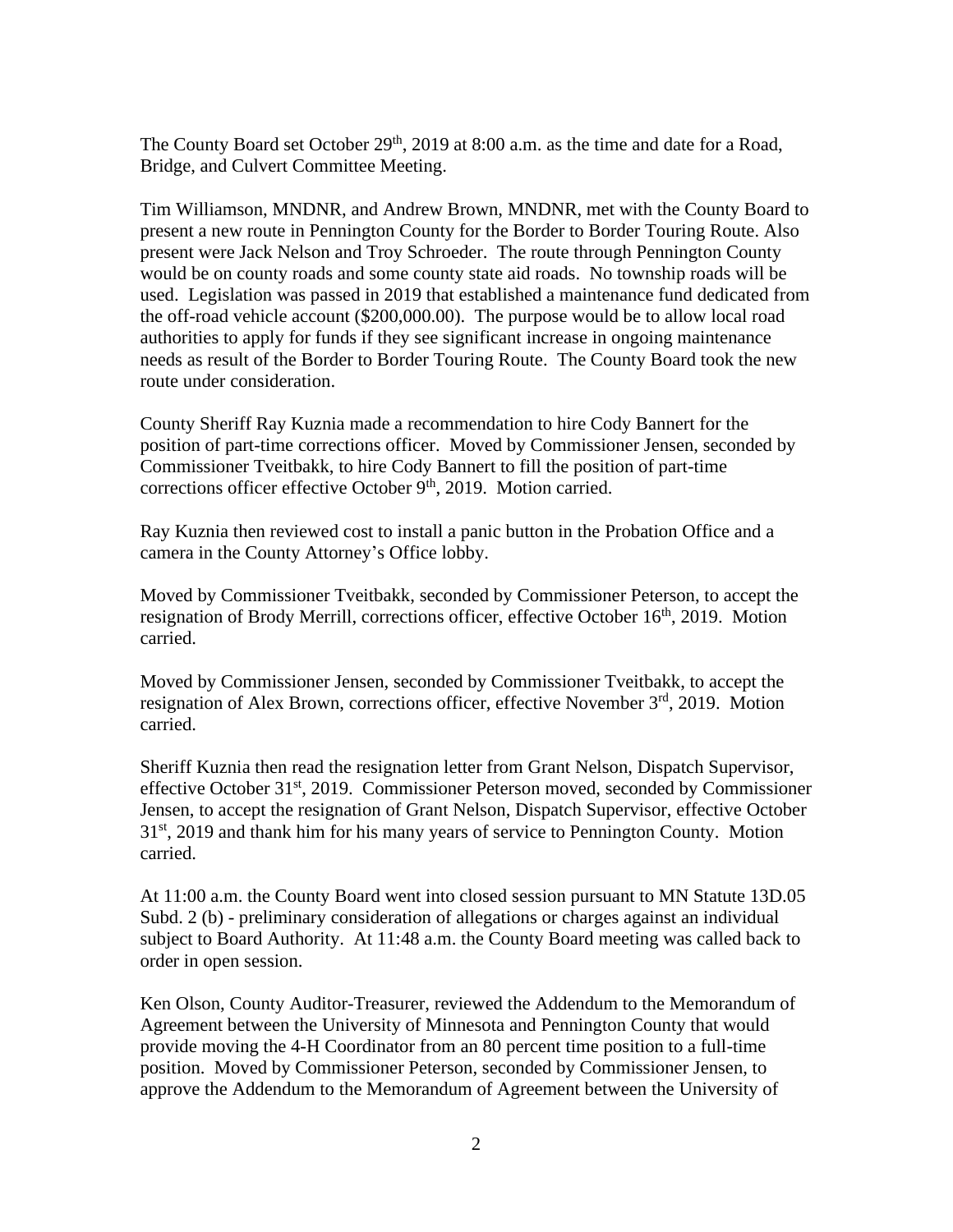Minnesota and Pennington County for providing Extension programs locally and employing County Extension staff. Motion carried.

Moved by Commissioner Tveitbakk, seconded by Commissioner Peterson, to approve the lease with the Thief River Falls School District for use of the auditorium gym as written. Motion carried.

The County Board then reviewed the Consent to Transfer of Operating and Facility Space Agreement from Les's Sanitation, Inc. to Waste Masters, LLC. Upon motion by Commissioner Peterson, seconded by Commissioner Tveitbakk, the following Consent to Transfer of Operating and Facility Space Agreement was approved. Motion carried.

## **CONSENT TO TRANSFER OF OPERATING AND FACILITY SPACE AGREEMENT**

WHEREAS, Pennington County did enter into an Operating and Facility Space Agreement between the County of Pennington and Les's Sanitation Inc. effective April 1, 2018; and

WHEREAS, Pennington County did enter into an Operating and Facility Space Agreement Addendum between the County of Pennington and Les's Sanitation Inc. providing for the payment of SCORE funds for an increased tipping fee; and

WHEREAS, Les's Sanitation Inc. has sold their assets and intends to assign their leases to Waste Masters LLC; and

WHEREAS, the Operating and Facility Space Agreement provides that it may not be assigned without the consent of Pennington County; and

WHEREAS, The County of Pennington does consent to the assignment of the Operating and Facility Space Agreement from Les's Sanitation Inc. to Waste Masters LLC.

NOW, THEREFORE, In consideration of the conditions and covenants expressed herein, Pennington County does agree as follows.

1. CONSENT. Pennington County does consent to the assignment of the Operating and Facility Space Agreement and addendum thereto from Les's Sanitation Inc. to Waste Masters LLC.

2. CONTINUATION OF TERMS. The terms of the Operating and Facility Space Agreement and addendum thereto shall remain in effect.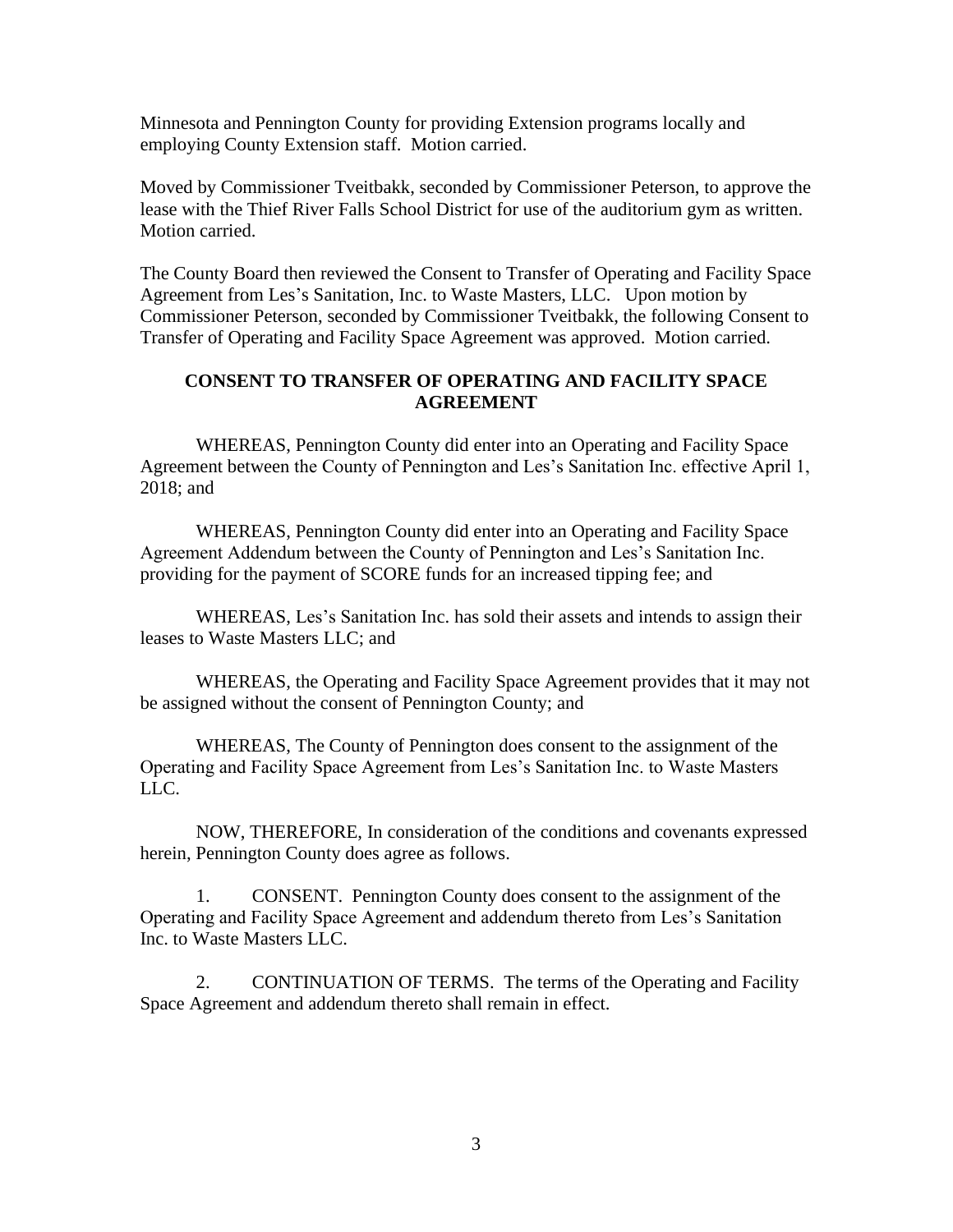County Auditor - Treasurer Ken Olson then explained the options we are facing on the contract with Avenu Insights and Analytics to develop new Property Tax and CAMA software. Avenu has not met the go live date of February, 2019, and is now requesting a go live date of June 30, 2021. This project completion date has moved previously and has been worked on for several years under four different company names. A negotiating team from the counties involved and the Minnesota Counties Computer Coop (MnCCC) had an amendment approved which will allow counties out of the contract at no additional cost. It was stated that if 21 counties choose to stay with the project it will continue and as of this date that number will be much less than that. It seems that the best option is to end participation in the contract. Avenu has agreed to maintain the Legacy System through 2023. Moved by Commissioner Tveitbakk, seconded by Commissioner Jensen to end Pennington County's participation in the Avenu Tax Project and the Avenu CAMA Project. Motion carried.

MnCCC has issued an RFP for a new tax and CAMA system and will be receiving proposals soon.

A proposal for maintenance of equipment AVI installed in the Justice Center was referred to the Technology Committee for review.

The Solid Waste Committee has received proposals from Peterson Lumber and Builders First Source for materials to construct a roof over the used oil collection tank. The quotes still need to be reviewed. Moved by Commissioner Jensen, seconded by Commissioner Tveitbakk, to authorize the Solid Waste Committee to spend up to \$2000 of SCORE funds for purchase of materials to build a roof over the used oil collection tank. Motion carried.

Moved by Commissioner Tveitbakk, seconded by Commissioner Jensen, to enter into an agreement with Bjorkland Consulting to do a wage study on all county employees to be completed by 2020. Motion carried.

Progress on the signs in the Justice Center was reviewed.

Motioned by Commissioner Peterson, seconded by Commissioner Jensen, to approve the Human Services warrants totaling \$76,070.87, the Auditor and Manual Warrants for July totaling \$1,585,350.82, August totaling \$1,613,539.29, and September totaling \$992,828.47 and the following Commissioner warrants.

## WARRANTS

| <b>County Revenue</b>       | \$160,729.94 |
|-----------------------------|--------------|
| Road & Bridge               | \$115,455.25 |
| <b>Solid Waste Facility</b> | 510.00       |

Per diems and meal reimbursements in the amount of \$3,363.92 were also approved.